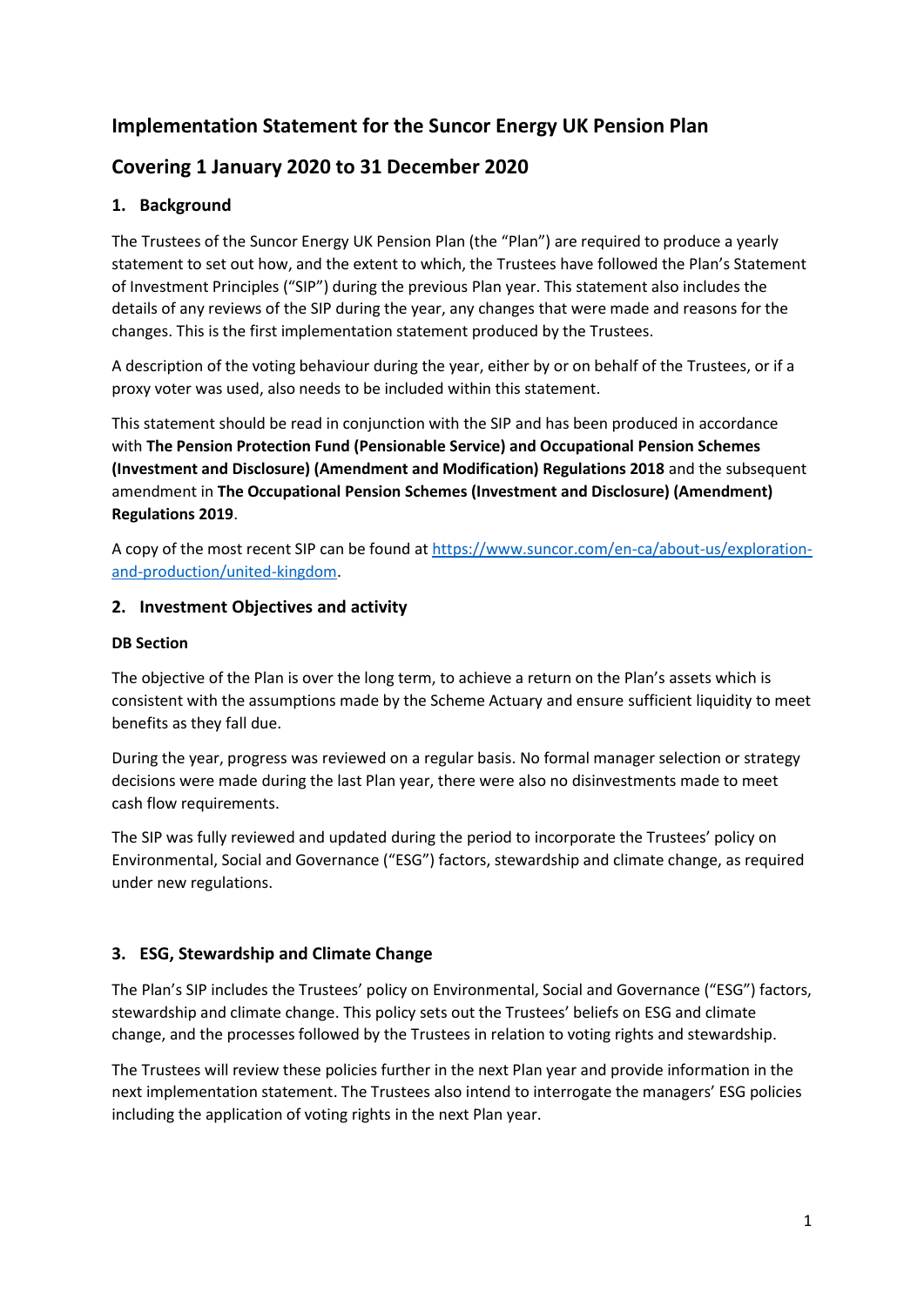### **4. Voting and Engagement**

The Trustees are keen that their investment manager is a signatory of the UK Stewardship Code, which they currently are.

The Trustees have elected to invest in pooled funds and the Trustees have delegated to their investment manager the exercise of voting rights. Therefore, the Trustees are not able to direct how votes are exercised and the Trustees have not used proxy voting services over the year. However, the Trustees will consider these policies in all future selections.

The Plan's funds are: LGIM UK Equity Passive Fund LGIM World (ex UK) Equity Index Fund LGIM Active Corporate Bond – Over 10 year Fund LGIM Over 5 year Index-Linked Index Fund LGIM Over 15 year Gilts Index Fund

The Trustees were unable to include voting data for some of the pooled funds (LGIM Over 5 year Index-Linked Index Fund, LGIM Over 15 year Gilts Index Fund, LGIM Active Corporate Bond – Over 10 year Fund) due to the funds not holding physical equities, however they will continue to work with their advisers and investment managers with the aim of providing more information in future statements.

#### **a. Description of Legal & General's voting processes**

LGIM uses Institutional Shareholder Services' ('ISS') 'ProxyExchange' electronic voting platforms to electronically vote clients' shares. All voting decisions are made by LGIM and they do not outsource any part of the strategic decisions. LGIM's use of ISS recommendations is purely to augment their own research and proprietary environmental, social and governance (ESG) assessment tools.

To ensure their proxy provider votes in accordance with their position on ESG, LGIM have put in place a minimum standards custom voting policy with specific voting instructions. These instructions apply to all markets globally and seek to uphold what they consider are minimum best practice standards which LGIM believe all companies globally should observe, irrespective of local regulation or practice. In 2018, LGIM updated their Global Principles document which sets out minimum standards for governance across all companies globally.

In addition, LGIM have also set specific custom voting policies at an individual market level for those markets in which they adopt a stricter stance. All of LGIM's custom voting policies are developed in accordance with their publicly disclosed position on ESG in LGIM's Principles document and country specific policies.

LGIM retain the ability in all markets to override any vote decisions, which are based on their custom voting policy. This may happen where engagement with a specific company has provided additional information (for example from direct engagement, or explanation in the annual report) that allows LGIM to apply a qualitative overlay to their voting judgement.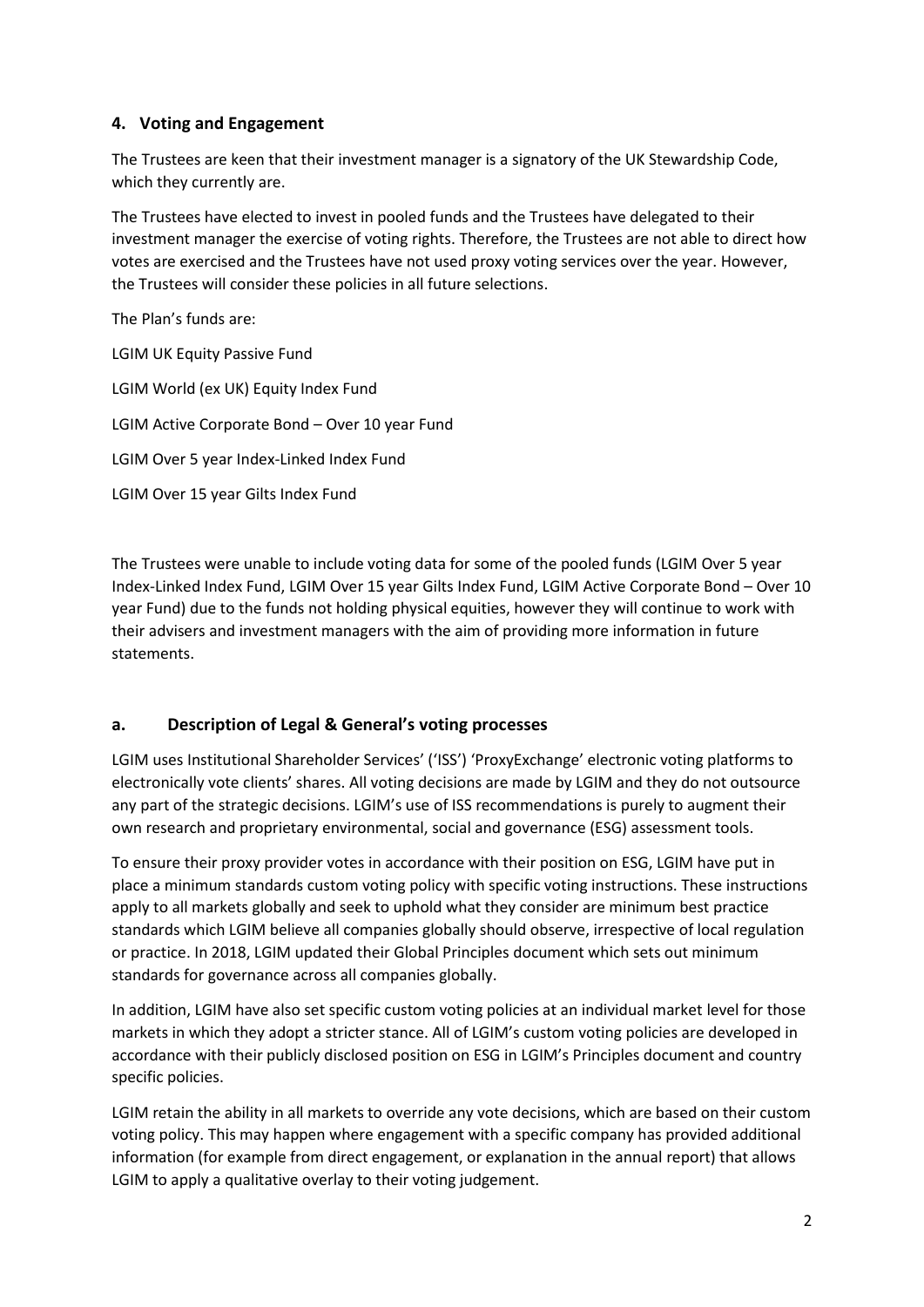LGIM has strict monitoring controls to ensure its votes are fully and effectively executed in accordance with their voting policies by their service provider. This includes a regular manual check of the votes input into the platform, and an electronic alert service to inform them of rejected votes which require further action.

### **b. Summary of voting behaviour over the year**

|                                              | <b>Summary Info</b>                   |
|----------------------------------------------|---------------------------------------|
| Manager name                                 | Legal & General Investment Management |
| Fund name                                    | UK Equity Index Fund                  |
| Approximate value of trustees' DB assets     | c.£16.5m as at 31 December 2020       |
| Number of Equity Holdings                    | 596                                   |
| Number of meetings eligible to vote          | 1027                                  |
| Number of resolutions eligible to vote       | 13941                                 |
| % of resolutions voted                       | 99.94%                                |
| % of resolutions voted with management       | 93.05%                                |
| % of resolutions voted against management    | 6.95%                                 |
| % of resolutions abstained                   | 0.01%                                 |
| % of meetings with at least one vote against | 3.26%                                 |
| managements                                  |                                       |
| % of resolutions voted contrary to the proxy | 0.75%                                 |
| adviser recommendation                       |                                       |

A summary of voting behaviour over the period is provided in the tables below.

|                                              | <b>Summary Info</b>                   |
|----------------------------------------------|---------------------------------------|
| Manager name                                 | Legal & General Investment Management |
| Fund name                                    | World (Ex UK) Equity Index            |
| Approximate value of trustees' DB assets     | c.£38.4m as at 31 December 2020       |
| <b>Number of Equity Holdings</b>             | 2496                                  |
| Number of meetings eligible to vote          | 3469                                  |
| Number of resolutions eligible to vote       | 39168                                 |
| % of resolutions voted                       | 99.02%                                |
| % of resolutions voted with management       | 80.62%                                |
| % of resolutions voted against management    | 18.83%                                |
| % of resolutions abstained                   | 0.55%                                 |
| % of meetings with at least one vote against | 6.34%                                 |
| managements                                  |                                       |
| % of resolutions voted contrary to the proxy | 0.25%                                 |
| adviser recommendation                       |                                       |

## **c. Most significant votes over the year**

Commentary on the most significant votes over the period is usually set out below.

In determining significant votes, L&G's Investment Stewardship team takes into account the criteria provided by the Pensions & Lifetime Savings Association consultation (PLSA). This includes but is not limited to: